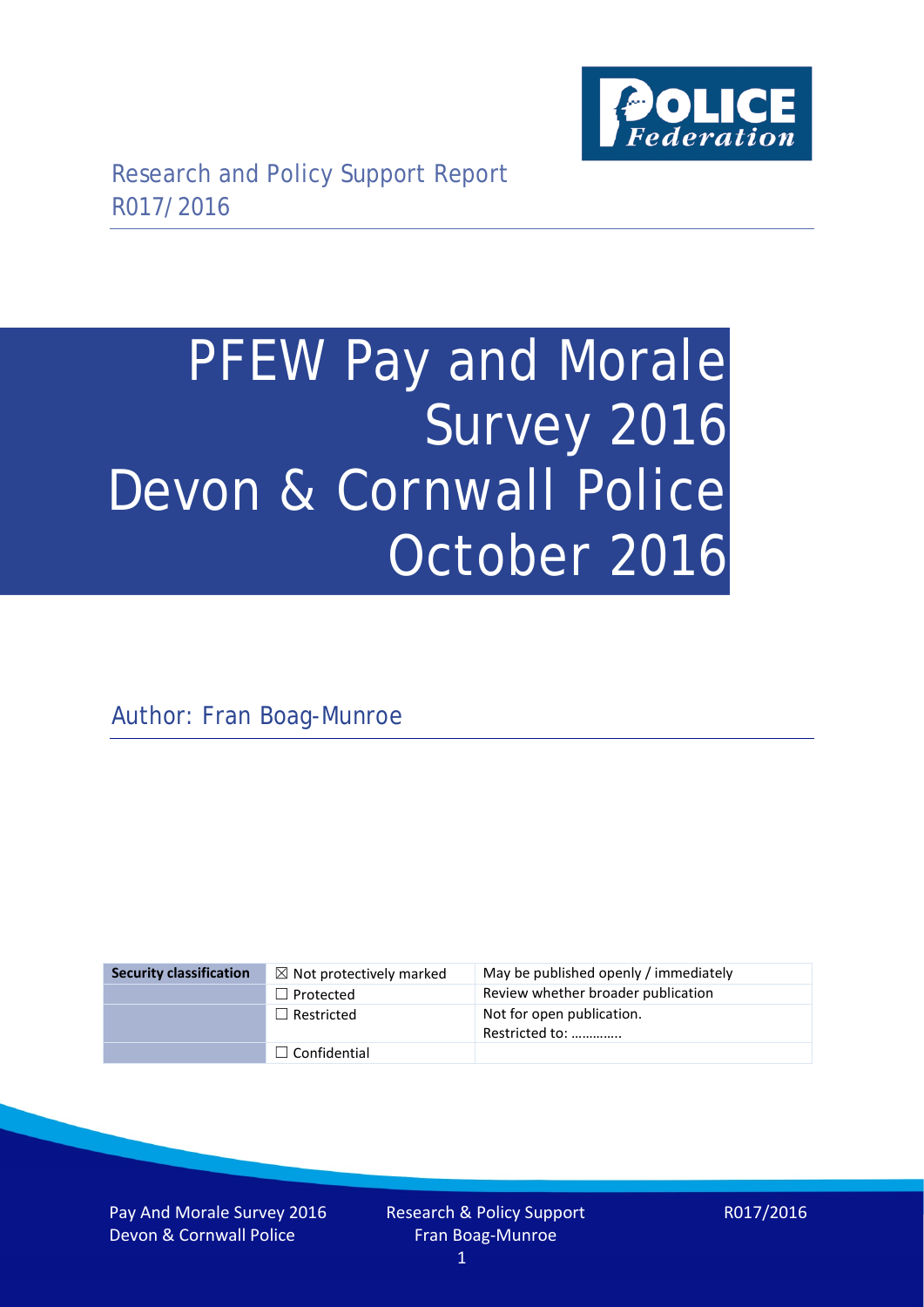## **INTRODUCTION**

This note provides a summary of responses to the PFEW Pay and Morale Survey received from respondents from Devon & Cornwall Police in 2016.

Where appropriate, details of average responses for the police service as a whole are also presented, as well as a ranking of Devon & Cornwall Police compared to other forces. Where rankings are provided, a ranking of 1 represents the force with the highest percentage of respondents expressing a particular attitude or intention, and a ranking of 42 represents the force with the lowest percentage of respondents expressing a particular attitude or intention<sup>[1](#page-1-0)</sup>. One force was excluded from this ranking because the sample size was considered too low to be representative of the force as a whole (<200 responses). Please be aware that the actual differences between individual rank positions may be quite small and, if used, should be interpreted cautiously.

Graphical summaries are also presented which compare the proportion of respondents expressing a particular attitude or intention in each force to the average for the service as a whole. These graphical summaries indicate either 1) that a force has the same proportion of respondents expressing a particular attitude as the national average or lower; 2) that the force has a higher proportion of respondents expressing a particular attitude than the national average; or 3) that the proportion of respondents expressing a particular attitude in a force is 10% or more higher than the national average.

## **RESPONSE RATE AND RESPONDENTS**

1281 responses were received from Devon & Cornwall Police, representing a response rate of around 44% (based on March 2016 Home Office figures of officer headcount). The national response rate for the 2016 survey was 35%. Last year's response rate for Devon & Cornwall Police was 42%. Please bear this in mind when making comparisons with last year's findings.

Overall 2% of respondents to the survey declined to state which force they belonged to. The responses from these officers have been included within the national data but are excluded from force-level analysis.

74.4% of responses from Devon & Cornwall Police were received from male officers and 25.6% of responses were from female officers. 73.1% of respondents were Constables, 19.3% were Sergeants and 7.6% were Inspectors or Chief Inspectors.

<span id="page-1-0"></span> $1$  Rankings have been determined at two decimal places.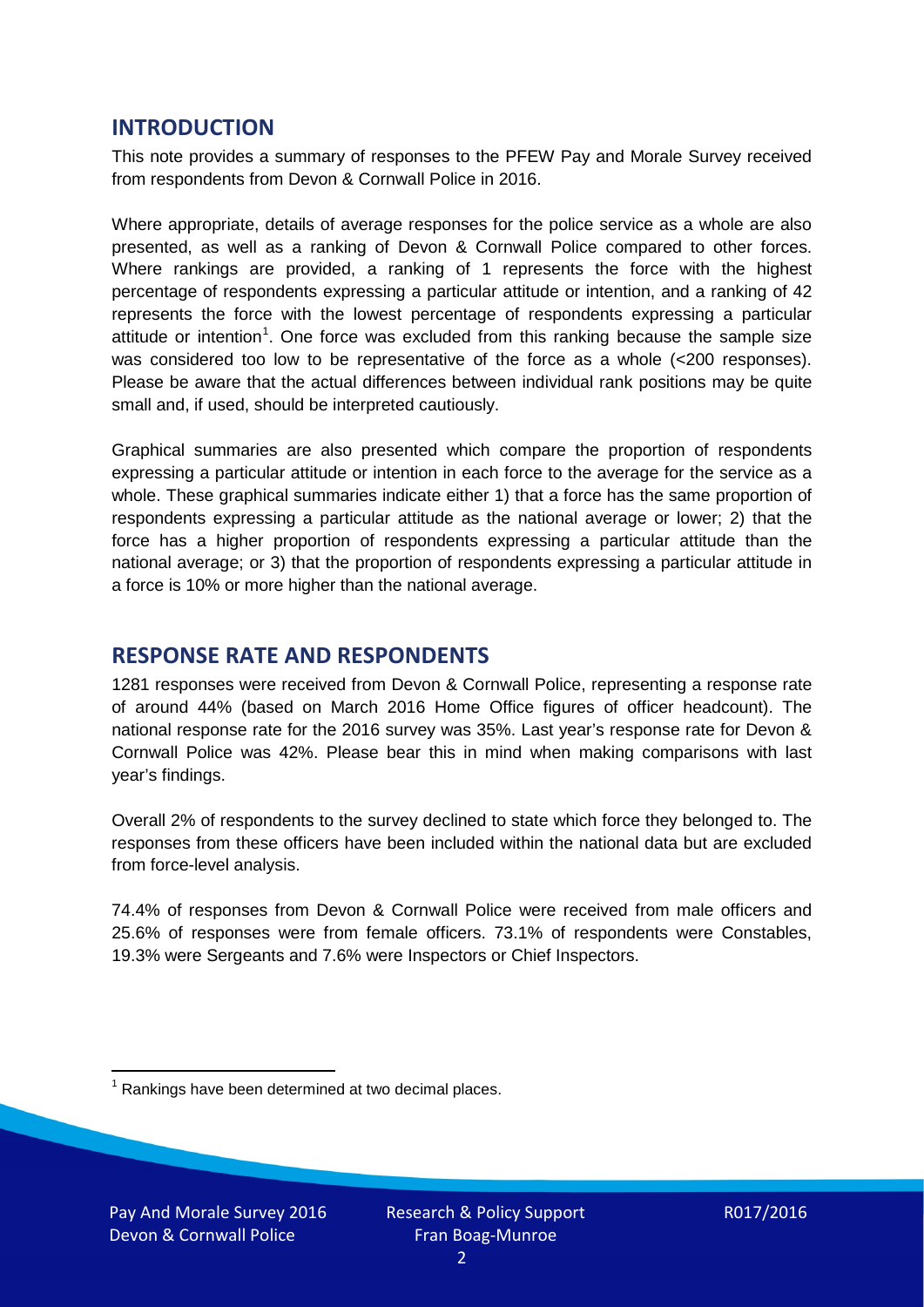## **MORALE**

51.2% of respondents from Devon & Cornwall Police told us that their morale is currently low.

Nationally, the proportion of respondents reporting low personal morale ranges from 72.0% at the top ranking force to 41.9% at the bottom ranking force. In terms of the proportion of respondents with low morale, Devon & Cornwall Police ranks 28 out of 42, meaning that, compared to Devon & Cornwall Police, there are 14 forces with a smaller proportion of respondents reporting low morale.

87.7% of respondents from Devon & Cornwall Police felt that morale within the force is currently low.

Across England and Wales as a whole, the proportion of respondents reporting low force morale ranges from 98.8% at the top ranking force to 74.1% at the bottom ranking force. In terms of the proportion of respondents reporting low force morale, Devon & Cornwall Police ranks 22 out of 42 forces, meaning that there are 20 forces with a smaller proportion of respondents who feel that morale within their force is low.

Comparison of 2016 and 2015 figures for morale in Devon & Cornwall Police are provided in the table below.

|                     | 2016  | 2015  |
|---------------------|-------|-------|
| Low personal morale | 51.2% | 63.2% |
| Low force morale    | 87.7% | 95.1% |

The proportion of respondents in the police service as a whole who said that their morale is low was 55.9%; this compares to 70.1% of respondents to the PFEW Pay and Morale survey in 2016; the proportion of respondents reporting low morale in 2016 was significant smaller than in [2](#page-2-0)015<sup>2</sup>.

The proportion of respondents in the service as a whole who said that morale in their force was low was 89.5%; in 2015, this proportion was 94.6%. Again the difference between 2016 and 2015 was statistically significant<sup>[3](#page-2-1)</sup>.

<span id="page-2-0"></span> $2$ <sup>2</sup> Z= 40.1, p < 0.001

<span id="page-2-1"></span> $3$  Z=25.2, p < 0.001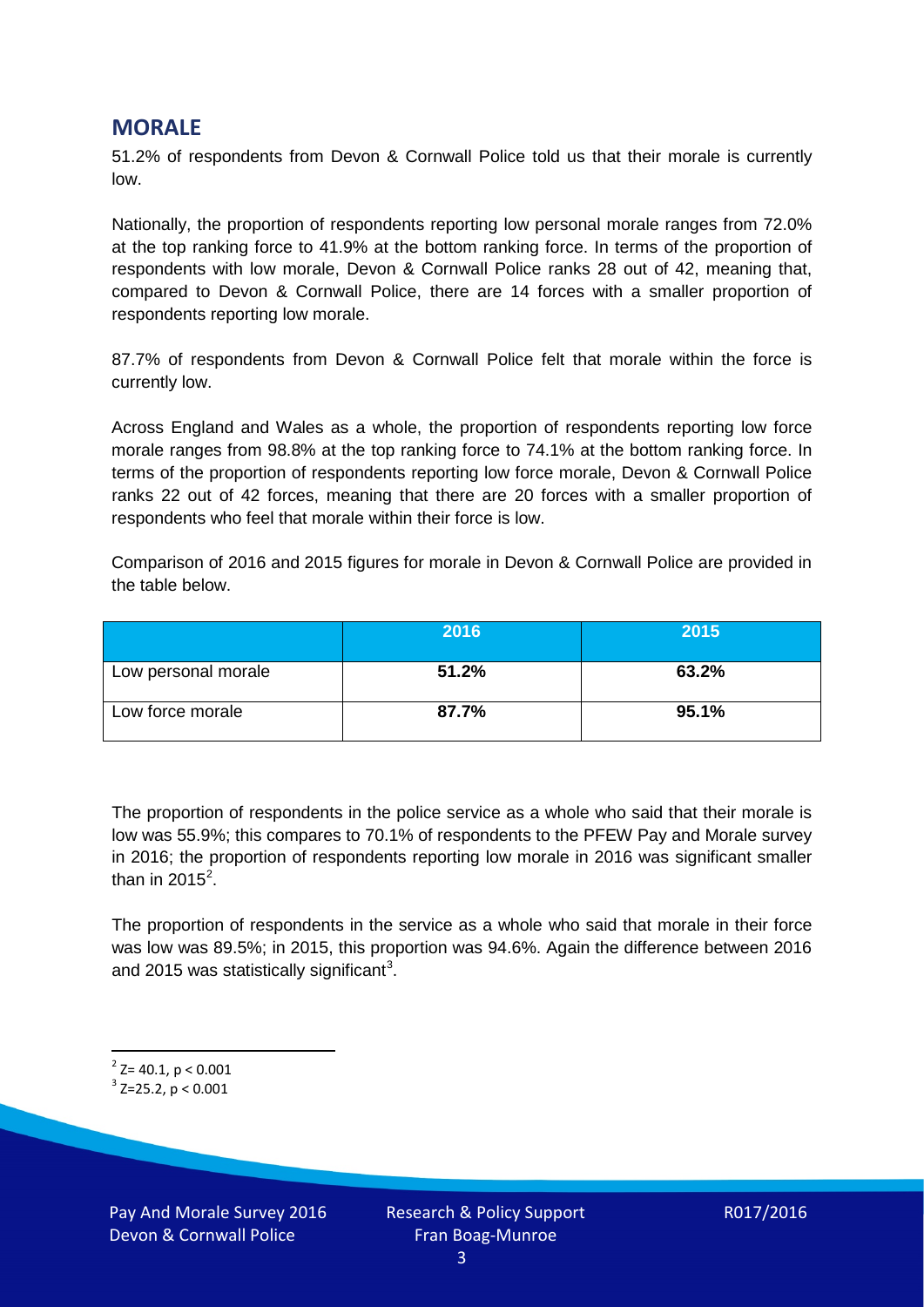*Proportion of respondents reporting low personal morale compared to national average in 2016*



#### *REASONS FOR LOW MORALE*

The survey asked respondents about the factors that had a positive or negative effect on their morale, the table below shows the proportion of respondents in Devon & Cornwall Police who said a particular factor has had a negative effect upon their morale compared to the national average.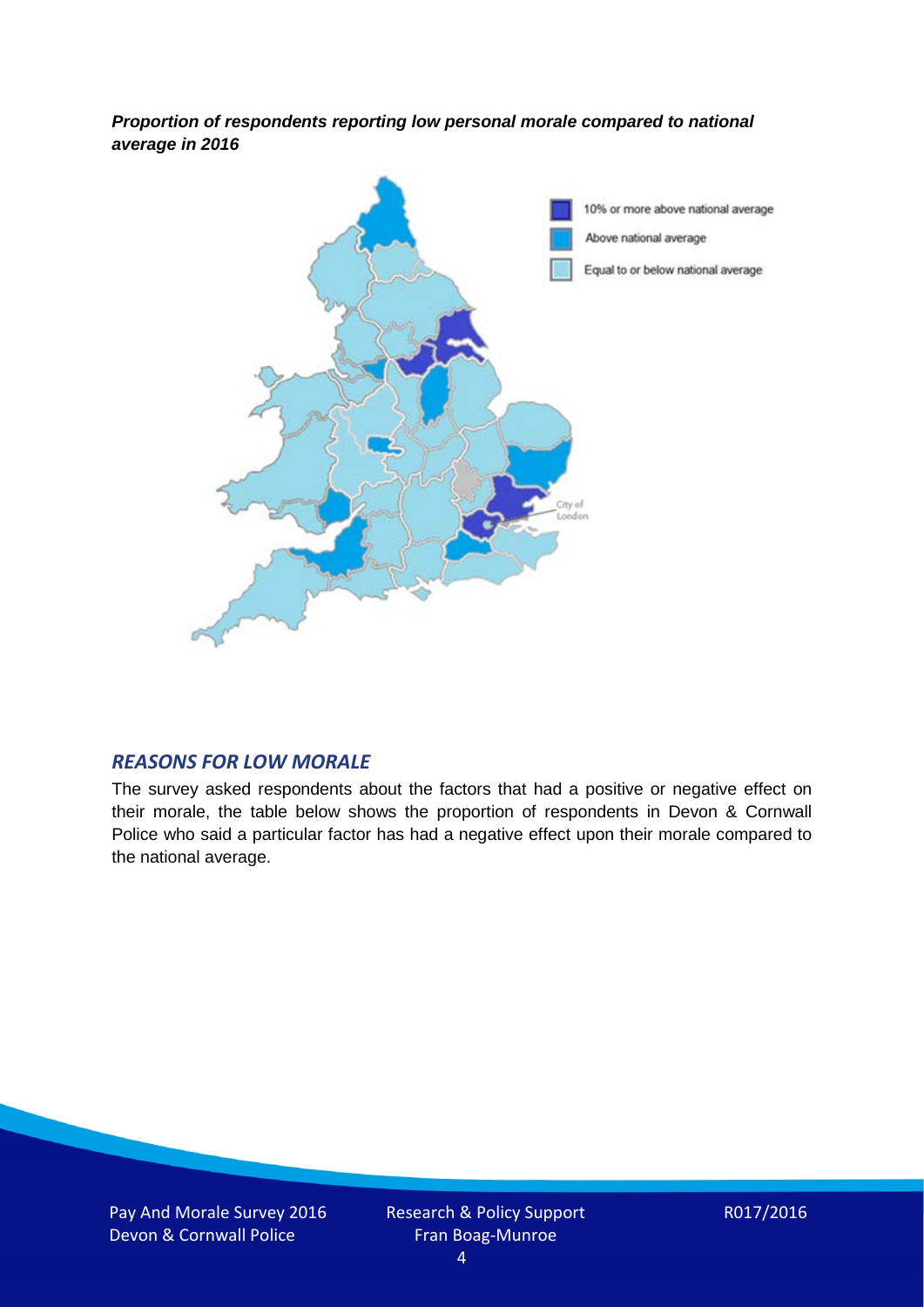| <b>Factor</b>                                  | <b>Negative effect on morale</b><br>(Devon & Cornwall Police) | <b>Negative effect on morale</b><br><b>(England and Wales)</b> |
|------------------------------------------------|---------------------------------------------------------------|----------------------------------------------------------------|
| Pay and benefits (including<br>pension)        | 66.8%                                                         | 70.9%                                                          |
| Day-to-day job role                            | 39.9%                                                         | 39.9%                                                          |
| Workload and responsibilities                  | 54.4%                                                         | 52.4%                                                          |
| Work-life balance                              | 51.7%                                                         | 58.2%                                                          |
| Opportunities for<br>development and promotion | 47.7%                                                         | 49.9%                                                          |
| Health and wellbeing                           | 53.3%                                                         | 54.3%                                                          |
| How the police as a whole<br>are treated       | 84.1%                                                         | 84.2%                                                          |
| Treatment by senior<br>managers                | 35.6%                                                         | 42.1%                                                          |

# **ATTITUDES TOWARDS THE POLICE**

62.8% of respondents from Devon & Cornwall Police said that they would not recommend joining the police to others.

Nationally, the proportion of respondents who said that they would not recommend joining the police to others ranges from 78.6% in the top ranking force to 55.4% in the bottom ranking force. Compared to the other forces in England and Wales, Devon & Cornwall Police ranks 33 out of 42; there are therefore 9 forces with a smaller proportion of respondents who say that they would not recommend joining the police to others.

65.2% of respondents from Devon & Cornwall Police said that they did not feel valued within the police.

The proportion of respondents who did not feel valued ranges from 79.2% in the top ranking force to 53.1% in the bottom ranking force. In terms of the proportion of respondents who did not feel valued within the police, Devon & Cornwall Police ranks 18 out of 42; there are 24 forces with a smaller proportion of respondents who did not feel valued.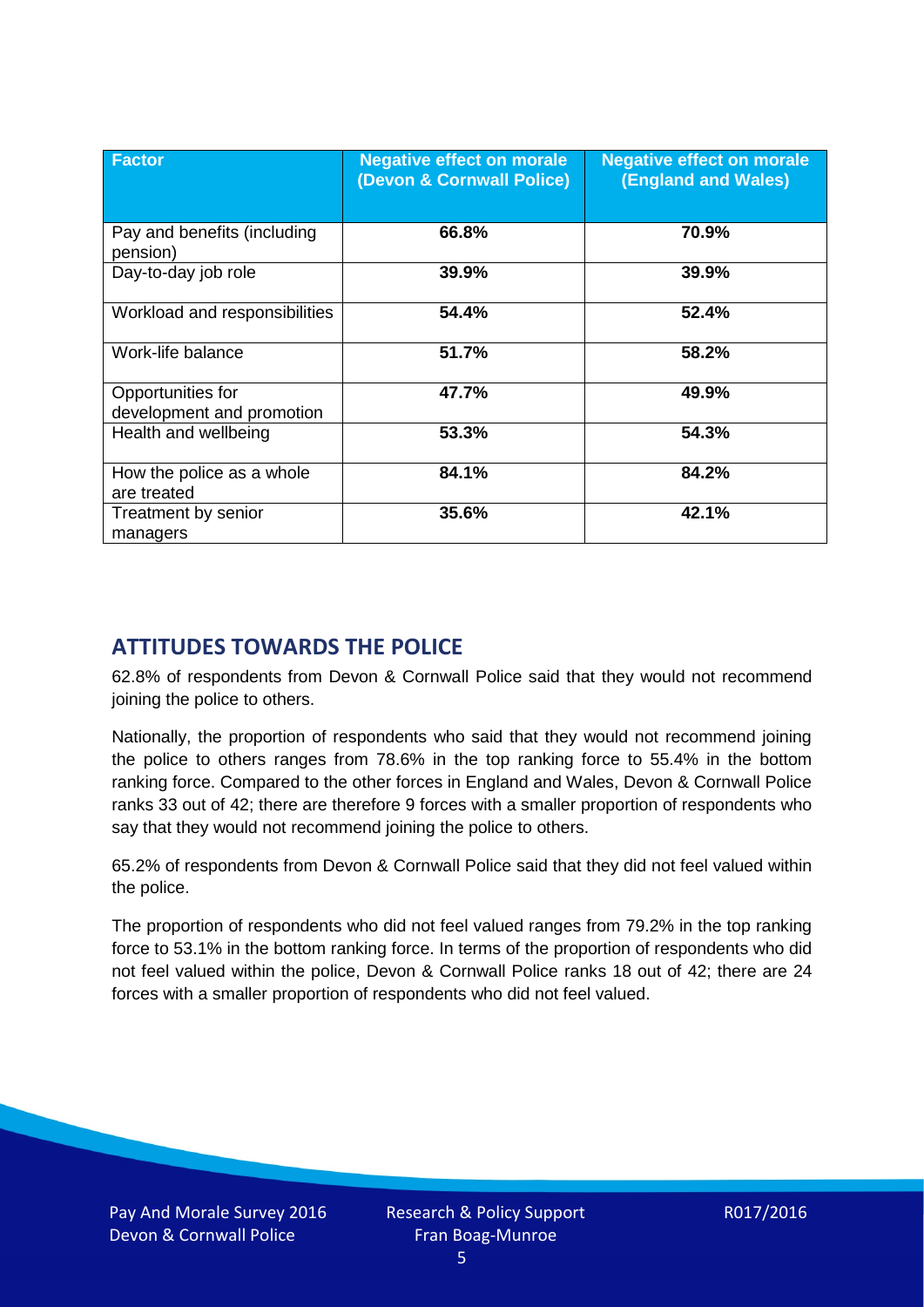|                                                           | 2016  | 2015  |
|-----------------------------------------------------------|-------|-------|
| would<br>not<br>recommend joining<br>the police to others | 62.8% | 69.7% |
| I do not feel valued<br>in the police                     | 65.2% | 73.6% |

For the service as a whole, the proportion of respondents in 2016 who said that they would not recommend joining the police to others was 69.9%. In 2015, 76.3% of respondents said that they would not recommend joining the police. The difference between 2016 and 2015 is statistically significant<sup>[4](#page-5-0)</sup>.

Across the police service as a whole, 67.3% of respondents said that they did not feel valued; compared to 74.7% of respondents in last year's survey. A significantly smaller proportion of respondents did not feel valued this year compared to 201[5](#page-5-1)<sup>5</sup>.

#### *Proportion of respondents who would not recommend the police to others compared to national average in 2016*



<span id="page-5-1"></span><span id="page-5-0"></span> $4$  Z = 19.6, p < 0.001  $5$  Z = 22.1, p < 0.001

Pay And Morale Survey 2016 Devon & Cornwall Police

Research & Policy Support Fran Boag-Munroe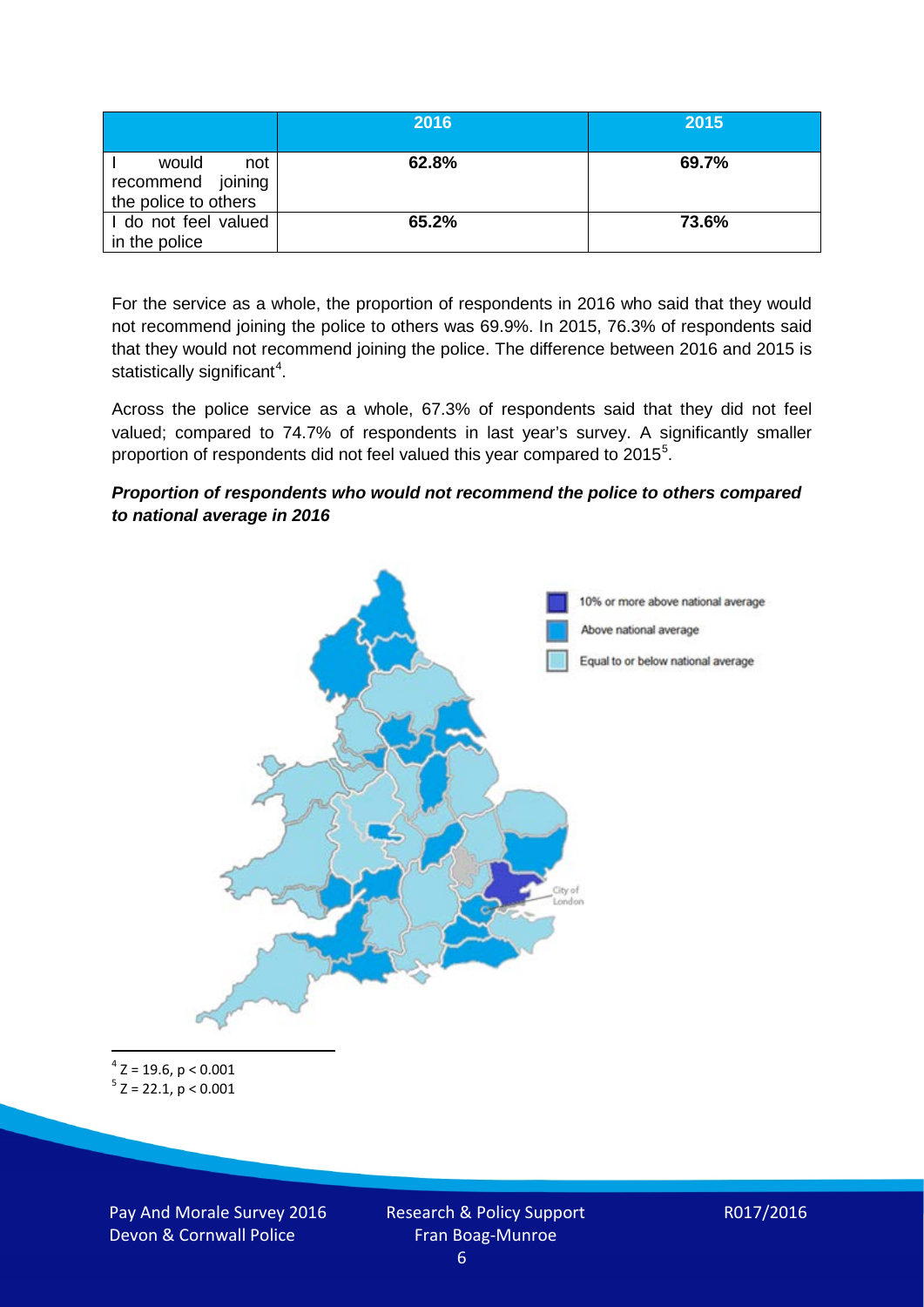## **INTENTION TO LEAVE**

8.0% of respondents from Devon & Cornwall Police told us that they intend to leave the police service within two years. A further 13.6% of respondents said that they currently do not know what their intentions are with regards to staying in or leaving the police.

The proportion of respondents who planned to leave the police ranged from 21.5% at the top ranking force to 4.5% at the bottom ranking force. In terms of the proportion of respondents intending to leave, Devon & Cornwall Police ranks 32 out of 42 forces, meaning that there are 10 forces with a smaller proportion of respondents intending to leave within two years.

Comparison of 2016 and 2015 figures for intention to leave in Devon & Cornwall Police are provided in the table below.

|                                                | 2016 | 2015  |
|------------------------------------------------|------|-------|
| Intend to leave the police<br>within two years | 8.0% | 11.8% |

For the service as a whole, 11.8% of respondents planned to leave the police service within two years; in 2015, 15.6% of respondents said that they intended to leave within two years. A significantly smaller proportion of respondents intended to leave the police service in 2015 compared to 201[6](#page-6-0)<sup>6</sup>.

<span id="page-6-0"></span> $6$  Z = 15.2, p < 0.001

Pay And Morale Survey 2016 Devon & Cornwall Police

Research & Policy Support Fran Boag-Munroe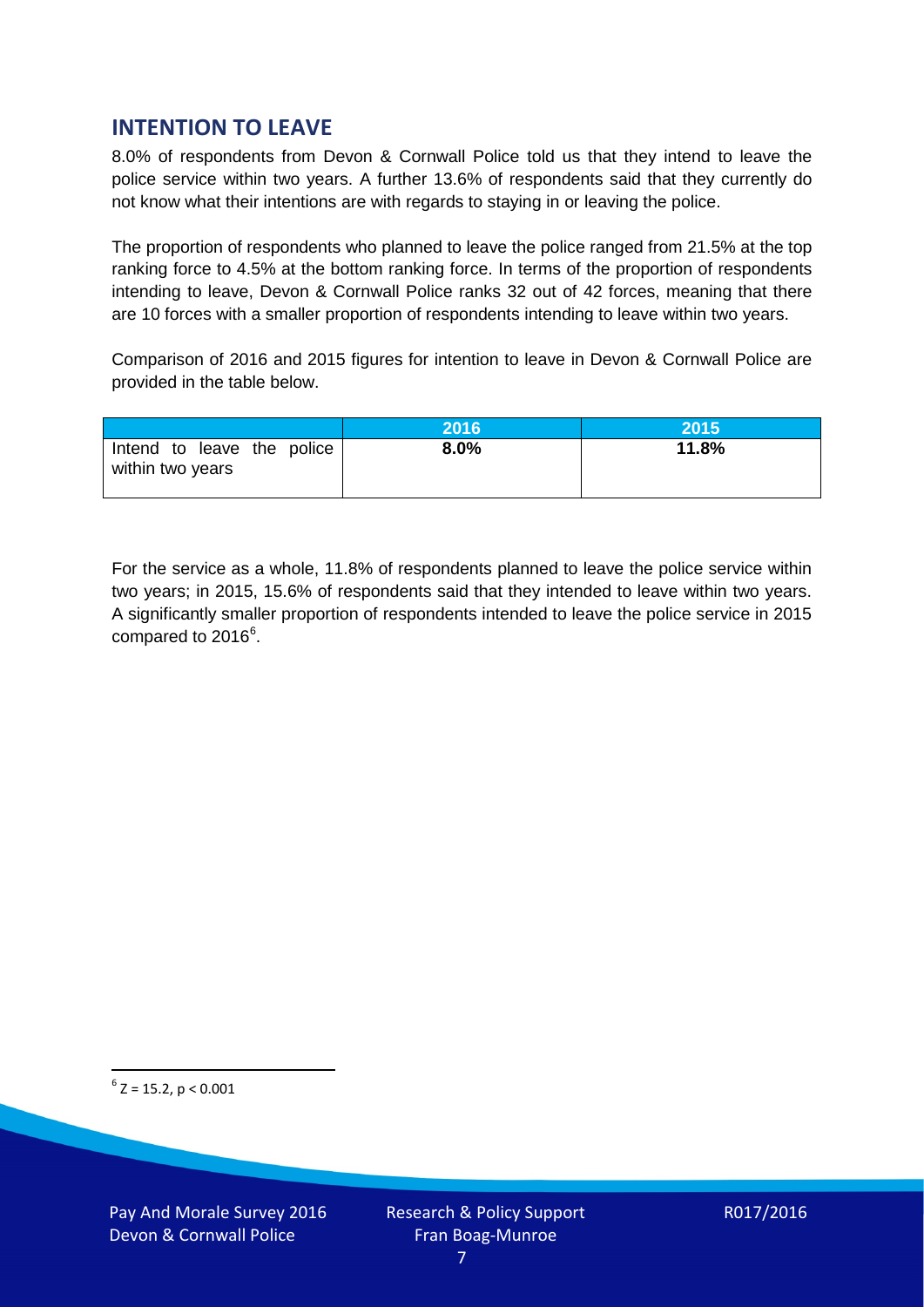*Proportion of respondents intending to leave the police within two years compared to national average in 2016*



### *REASONS FOR INTENDING TO LEAVE THE POLICE SERVICE*

Respondents who had said they intended to leave were asked to indicate the reasons behind this intention. The table below shows the proportion of respondents in Devon & Cornwall Police who said that a particular factor has had a major effect on their intention to leave, compared to the national average.

Please be aware that respondents were able to choose more than one option therefore the figures provide below will not add up to 100%.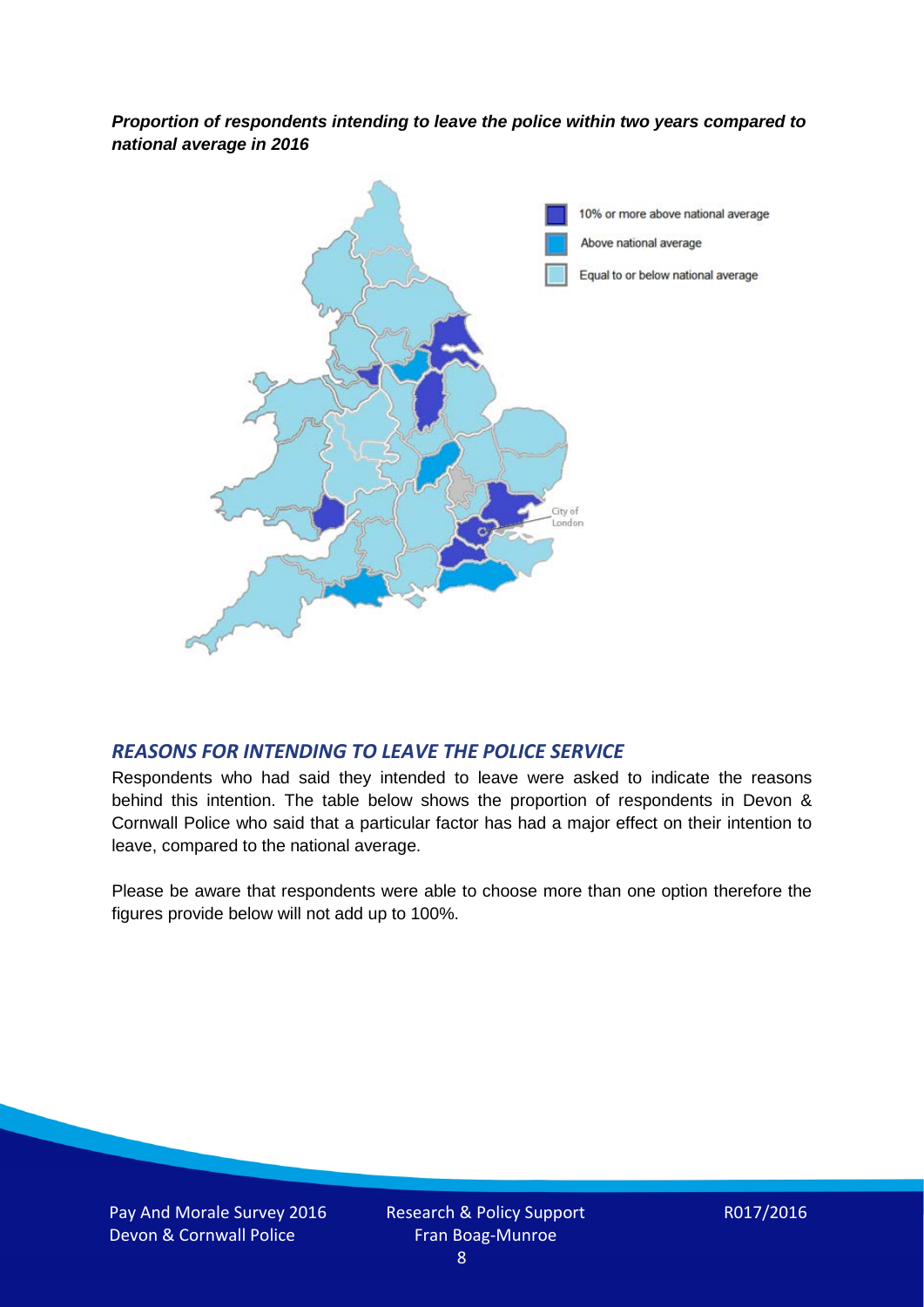| <b>Factor</b>                                          | <b>Major effect on intention to</b><br><b>leave (Devon &amp; Cornwall</b><br><b>Police)</b> | <b>Major effect on intention to</b><br><b>leave (England and Wales)</b> |
|--------------------------------------------------------|---------------------------------------------------------------------------------------------|-------------------------------------------------------------------------|
| The impact of your job on<br>your family/personal life | 56.5%                                                                                       | 57.2%                                                                   |
| Your morale                                            | 70.9%                                                                                       | 81.7%                                                                   |
| Your opportunities for<br>development and promotion    | 51.2%                                                                                       | 49.1%                                                                   |
| Your pay and benefits                                  | 66.7%                                                                                       | 67.6%                                                                   |
| Better job opportunities<br>outside of the Police      | 49.4%                                                                                       | 59.2%                                                                   |
| The impact of the job on your<br>health and wellbeing  | 71.8%                                                                                       | 69.4%                                                                   |
| Dissatisfaction with your day-<br>to-day job role      | 38.1%                                                                                       | 43.6%                                                                   |
| Your workload and<br>responsibilities                  | 43.5%                                                                                       | 41.8%                                                                   |
| How the police was a whole<br>are treated              | 68.2%                                                                                       | 77.6%                                                                   |
| Your treatment by senior<br>managers                   | 35.7%                                                                                       | 43.7%                                                                   |

# **PAY AND BENEFITS**

72.4% of respondents from Devon & Cornwall Police told us that they do not feel that they are paid fairly for the responsibilities they have within their job.

Across England and Wales, the proportion of respondents who feel that they are not paid fairly for their responsibilities ranges from 80.8% at the top ranking force to 63.0% at the bottom ranking force. Devon & Cornwall Police ranks 25 out of 42 forces; there are 17 forces with a smaller proportion of respondents who say that they are not fairly paid for the responsibilities within their job.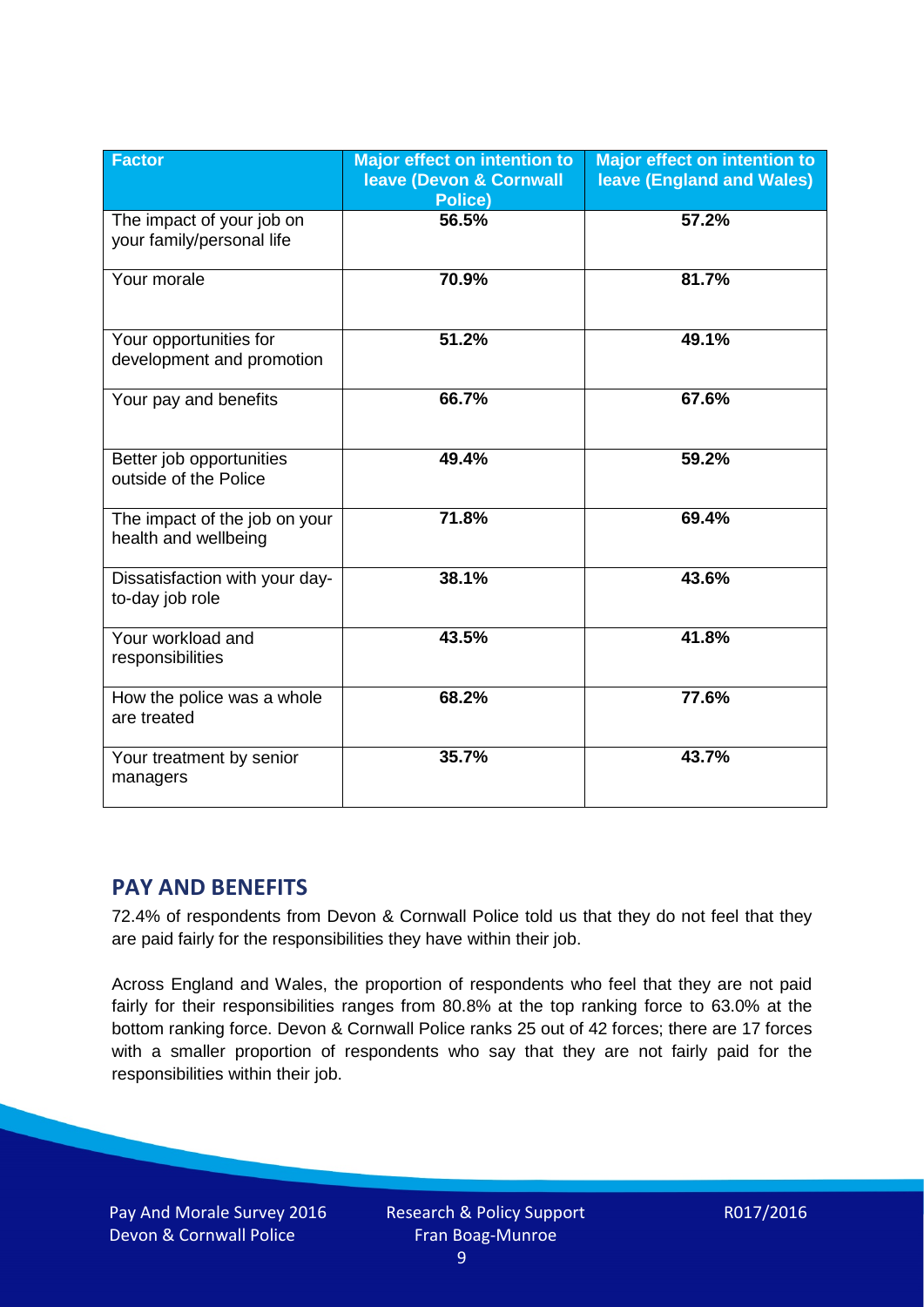64.0% of respondents from Devon & Cornwall Police said that they are dissatisfied with their overall remuneration (including basic pay and allowances) and 65.9% said that they are dissatisfied with their pensions.

Nationally, The proportion of respondents who are dissatisfied with their overall remuneration ranges from 74.2% at the top ranking force to 50.9% at the bottom ranking force. In terms of respondents reporting dissatisfaction with their remuneration, Devon & Cornwall Police ranks 22 out of 42 forces, meaning that there are 20 forces with a smaller proportion of respondents who are dissatisfied with their remuneration.

Pension dissatisfaction ranges from 71.5% at the top ranking force to 55.5% at the bottom ranking force. Devon & Cornwall Police ranks 18 out of 42 forces for this indicator; therefore there are 24 forces with a smaller proportion of respondents who are dissatisfied with their pension.

|                                                                         | 2016  | 2015  |
|-------------------------------------------------------------------------|-------|-------|
| Do not feel fairly paid for the<br>responsibilities within their<br>job | 72.4% | 67.2% |
| Dissatisfied with total<br>remuneration                                 | 64.0% | 55.4% |
| Dissatisfied with pension                                               | 65.9% | 64.2% |

Nationally, 74.4% of respondents said that they were not paid fairly for the responsibilities they have within their job; this proportion was 70.3% in 2015. A significantly larger proportion of respondents said that they were not paid fairly for their responsibilities this year compared to last year<sup>[7](#page-9-0)</sup>.

The proportion of respondents across the police service as a whole who were dissatisfied with their remuneration was 66.7%; this compares to 62.7% in 2015. The difference between

<span id="page-9-0"></span> $7$  Z=12.5, p < 0.001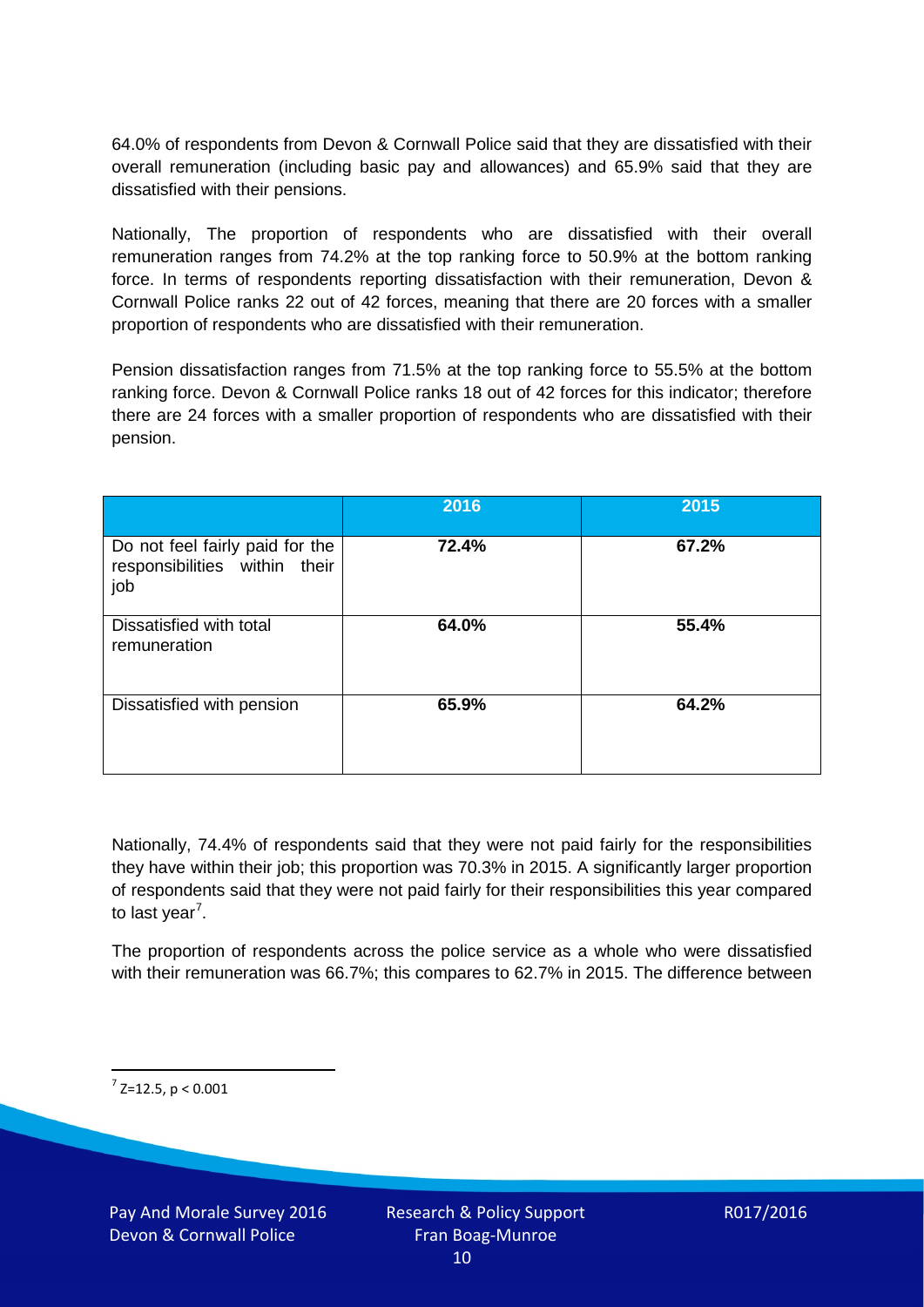the proportion of respondents who were dissatisfied with their overall remuneration in 2016 and 2015 was statistically significant<sup>[8](#page-10-0)</sup>.

Across England and Wales, the proportion of respondents who were dissatisfied with their pension in 2016 was 66.6%; this proportion was 68.9% in 2015. A significantly smaller proportion of respondents were dissatisfied with their pension this year compared to last year<sup>[9](#page-10-1)</sup>.

#### *Proportion of respondents who do not feel fairly paid for the responsibilities within their job compared to national average in 2016*



<span id="page-10-1"></span><span id="page-10-0"></span> $8$  Z = 11.4, p < 0.001  $^{9}$  Z = 6.7 p < 0.001

Pay And Morale Survey 2016 Devon & Cornwall Police

Research & Policy Support Fran Boag-Munroe 11

R017/2016